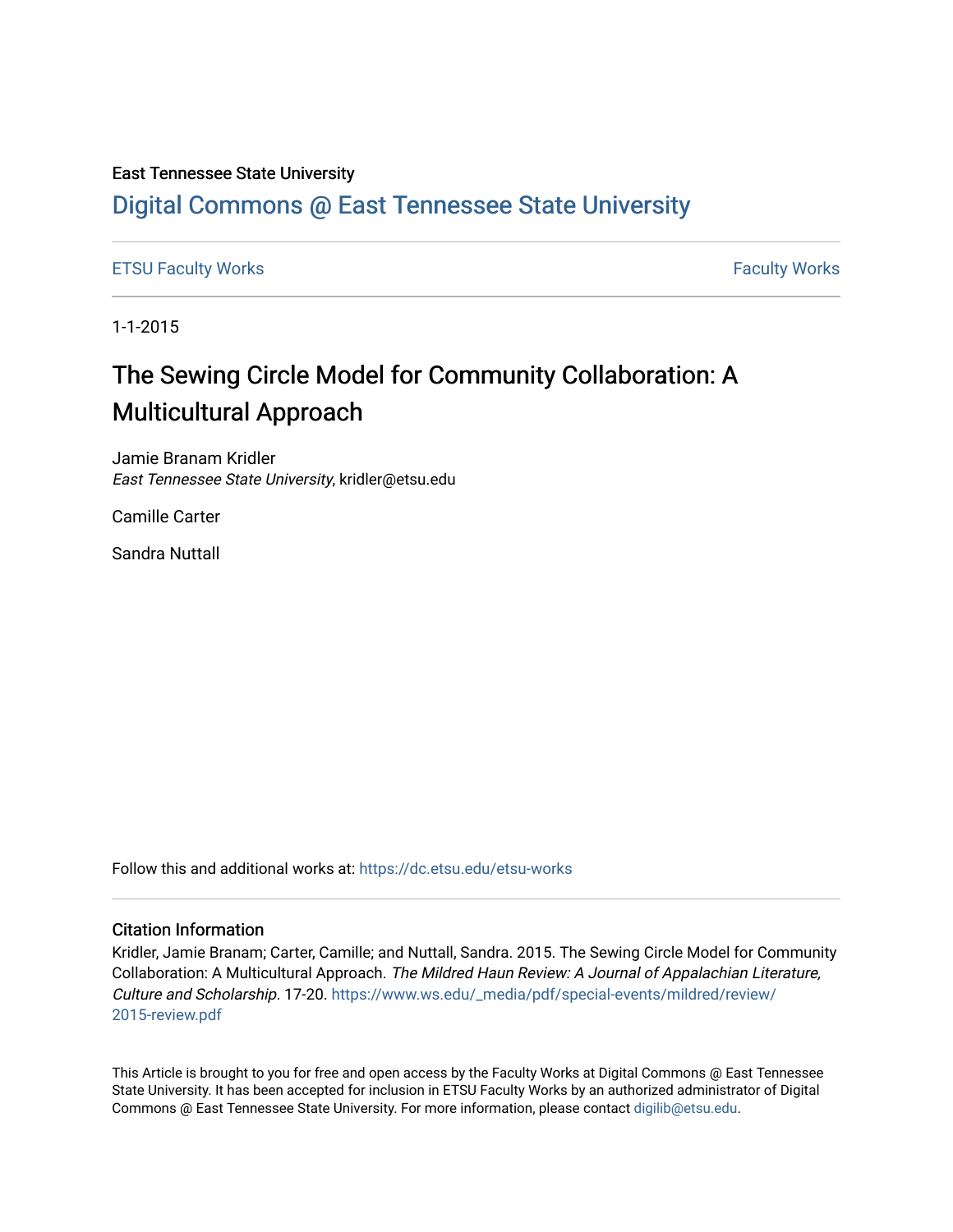# The Sewing Circle Model for Community Collaboration: A Multicultural Approach

### Copyright Statement

All rights reserved by individual contributors. No work herein may be reproduced, copied, or transmitted by any means, mechanical, electronic, or otherwise without the permission of the copyright owner.

This article is available at Digital Commons @ East Tennessee State University: <https://dc.etsu.edu/etsu-works/5847>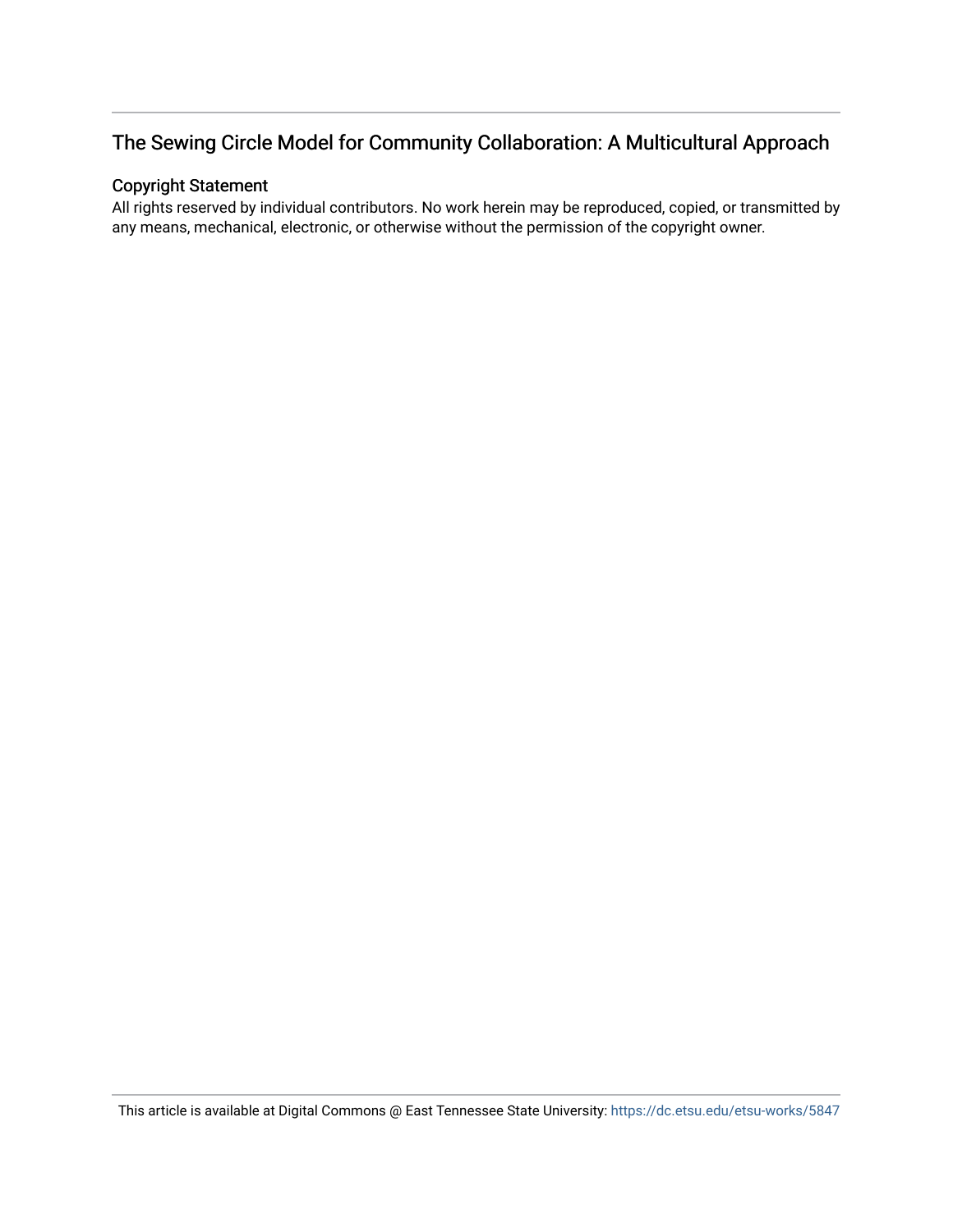

# Sewing Circle Model<sup>®</sup> for Community Collaboration: A Multicultural Consensus Approach

By Jamie Branam Kridler Ph.D., Camille Carter, and Sandra Nuttall

*"For nineteenth century women, quits were the podium, the pulpit and the judges' gavel which their society denied them. Their quilts speak the language of abolition, patriotism, politics, social justice and westward expansion."*

Pat Ferrero, Filmmaker, Professor Emerita San Francisco State University

## Introduction

The Cocke County Collaborative (a division of Community House Cooperative, Inc.) of Newport and Cocke County in East Tennessee developed a new model for collaboration. The model has drawn a host of interested people and organizations from across the country both in following the progress of the working model and partnering for community based projects. We began with the idea that members of a collaborative group would enter the collaboration as individual people, without designated role or title, and would then be able to turn towards any group with which he or she were affiliated and seek support or involvement for a particular purpose.

For example, one member may engage her family in one undertaking and her employer and her church in another. As we naturally relate and function in this way, we say things like: "OK, I'm wearing my Executive Director's hat now" or "Speaking as a mother…" or maybe "Our neighborhood association wanted to help too." In Newport we are just beginning to document how this ancient "new" model works best, based on our experiences and recollections. Because of our history and our traditions, we call this method the Sewing Circle Model for Community Collaboration.

## The Model

## *"Sympathy is a supporting atmosphere, and in it we unfold easily and well."*  Ralph Waldo Emerson

When first required to construct an organizational chart depicting the grassroots collaboration method practiced in Newport and Cocke County, East Tennessee, our group's original attempt produced a hodge-podge that fit no current /prior standards or models but then when the various roles were charted on paper, a quilt-like pattern evolved. We had come together first at a kitchen table and then in an old school building managed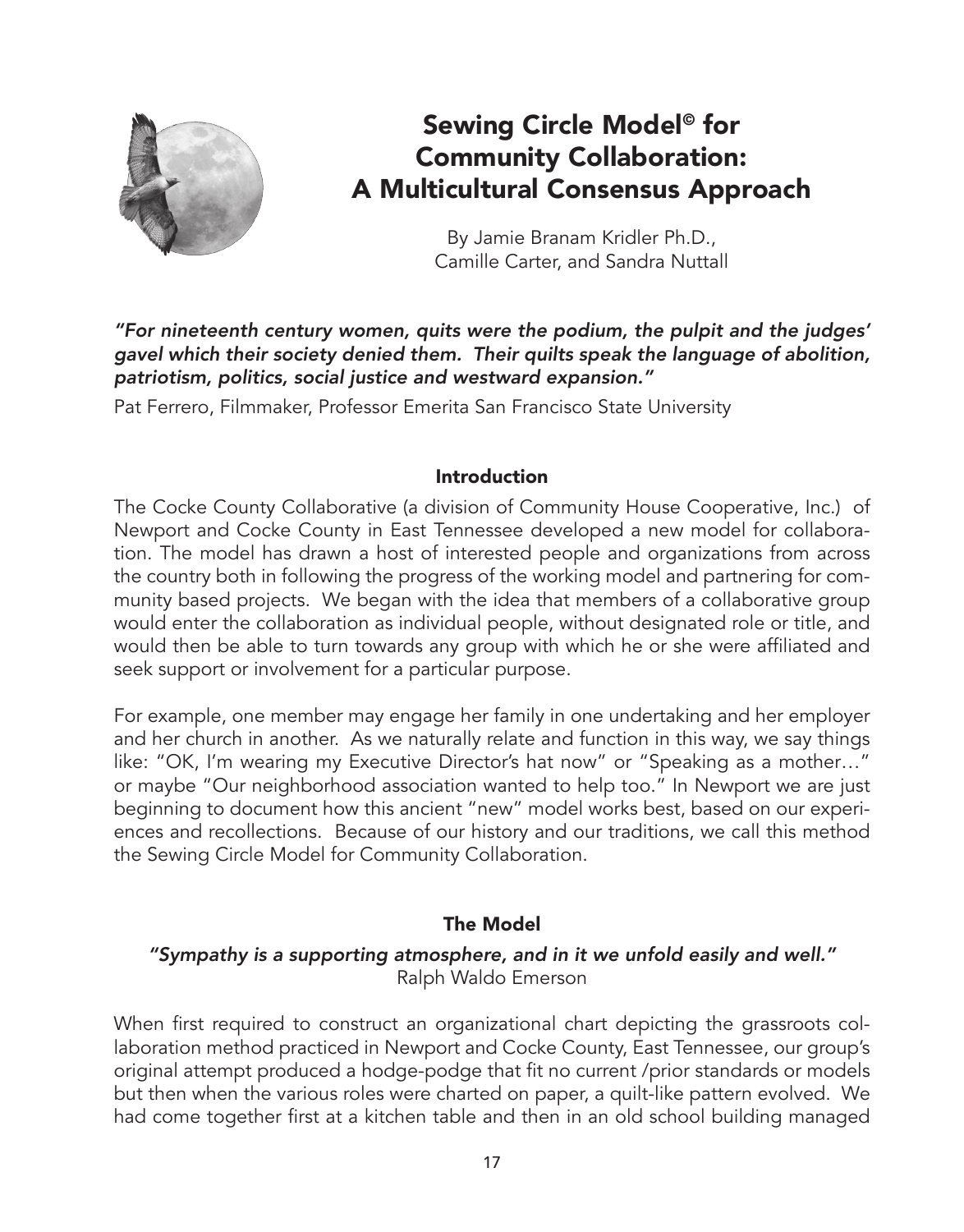by a Senior Citizens organization, where the quilting tradition was alive and thriving. Our collective decision-making and productivity were born of decades sitting together at tables and standing together at gravesides, and the patchwork quilt symbolized the unity, diversity and equity of the collaborative.

Quilting, sewing, patching, knitting and stitchery are the primeval feminine arts, taught by the women and institutionalized through giving, sharing and preserving cloth and fiber for the health and sustenance of civilization. As the mythic sewing circle meets and creates and perpetuates itself, there are no victors, nor losers, nor victims, nor bosses.

As women have emerged from the confines of domesticity into the workplace, the street, and the corporate board-room, they have tended to accept and adopt for themselves the language, methods, ways of operating, and even the dress, of the male-dominated culture.



*In the sewing circle model, members insist that sympathy prevails.*

In the sewing circle model, members insist that *sympathy* prevails. The most fundamental criterion for decision-making will be born of that "like passion": that

children will thrive, or that peace will prevail, or that resources will be equitably shared – and that profit and control and measuring to any absolute material standards become subsidiary considerations.

The sewing circle model for collaboration eliminates the need for the contrivances of representation and allows each individual to represent herself and her uniqueness first, and then to develop naturally the linkages she brings. In this way, principle takes precedence over personality, temperament, race, sexual orientation, age, etc.

The sewing circle model is beyond consensus. Its shared values and common purpose, its attachment to place and history of natural relationships position it for powerful action unfettered by cumbersome clarifications and contractual agreement-making. Progress is driven by a tradition of understanding and commonality: *core values*.

These sympathetic collaborators take time for reflection as well – time for remembering and "shining light again." There is time for silence needed in order to turn away from the demands of daily living and to consider deeply the events and questions of life's unfolding.

## Membership

Personal belonging in this circle is embraced regardless and independent of employment, class, race, age, other affiliation, etc. but it is strengthened through multiplicity of relationships. (A member's granddaughter is employed by another member's family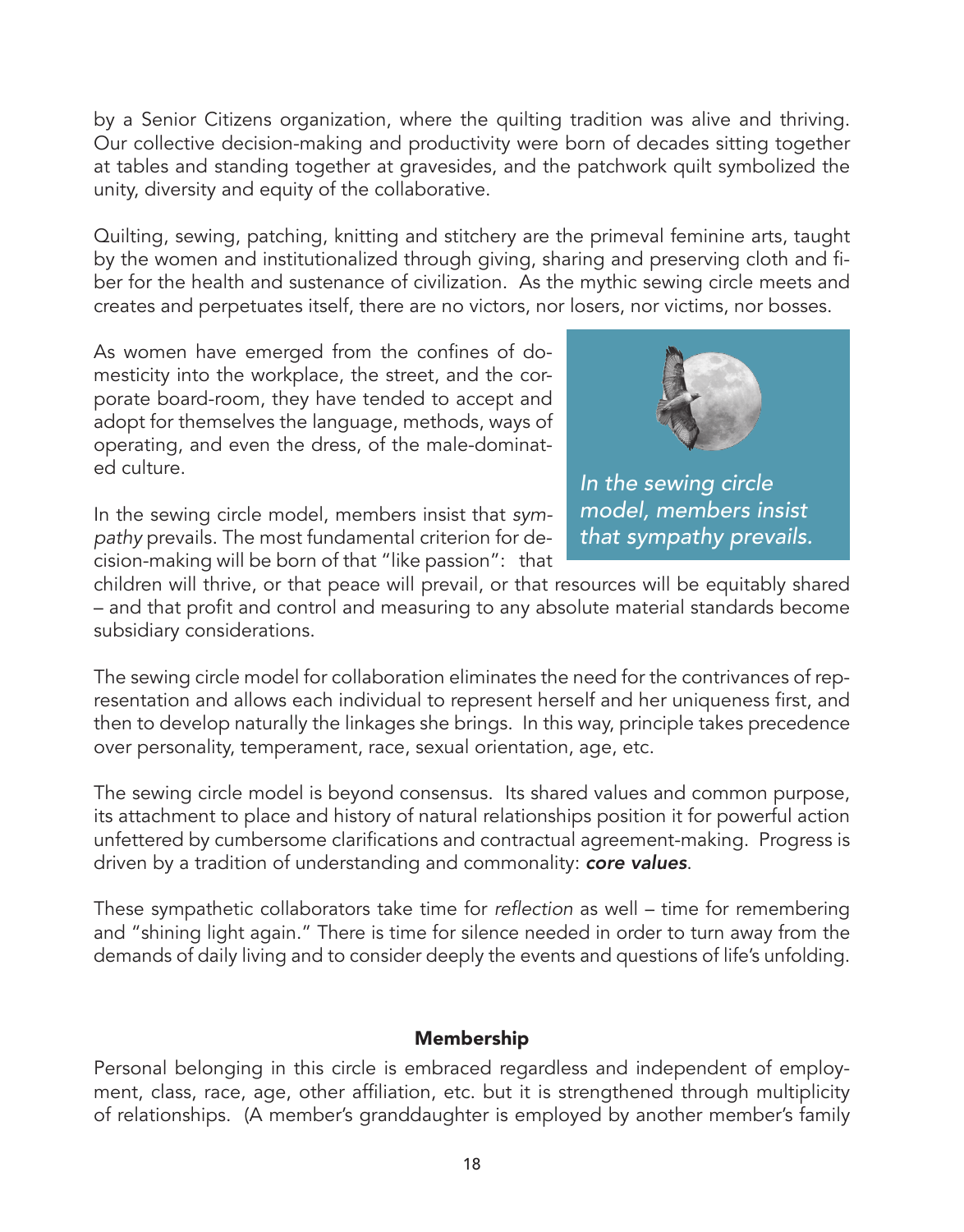or a member's nephew is a bench-warmer on the little league team coached by another member's brother...) Matters of everyday life find their proper place as trivial, moderately important or related to central core values – thus not allowing inconsequential matters to eclipse the primary work. Affiliations – personal, family, community, region, state, nation, world – are recognized in ring patterns emanating from the center like a target. Although the sewing circle model is based on the female principles of equitable process, it does not have to do with gender, and men can easily feel comfortable, effective and natural engaging in this model of collaboration.

The sewing circle model for community collaboration holds in high regard the exercise of personal belief or practice, and for experiential learning and, therefore, the elderly, the traveled, the bold, the patient. Different ways of knowing are accepted and celebrated allowing for the youth and the elder, the graduate and the self-taught, the urban and the rural, the male and the female to sit in mutual respect and equity.

Members of the sewing circle bring unique talents and skills to the circle. One member may have the ability to see a beautiful, complete design in the mind's eye. This member often designs and pieces the quilt-top. The quilt-top provides a pattern for the members of the circle to follow as they work to complete the quilt. The designer equates to a visionary in a community collaboration. This person clearly sees the future and how the community is likely to benefit.

Some members of the sewing circle may never design or piece a quilt-top or sew a stitch on the quilt, but they have other skills. The quilt-top, batting, and backing must be aligned and pinned together in order for the quilting to begin. Some members of the community collaborative are willing to provide only one or two services to the group. Some members stay, some depart, and some return again in the future.

### The "Way" of the Quilt

Quilters come in all shapes, sizes, ages, genders, and abilities. They complete the day-today quilting. Some are quick and accurate; others are quick and less than accurate. Some

are most deliberate and approach the work as an art form; some work slowly and see the task as something that simply must get done. Some of the quilters are also designers and makers of the quilt-top. There are a few members that have the ability and willingness to be a part of the entire process. Each member of the sewing circle contributes in his or her own way and makes the circle complete. Community collaboratives also have individuals that fulfill specific roles, individuals that vary in their talent, skills and willingness to contribute, and individuals that have the skill, time, and motivation to participate in the entire process.